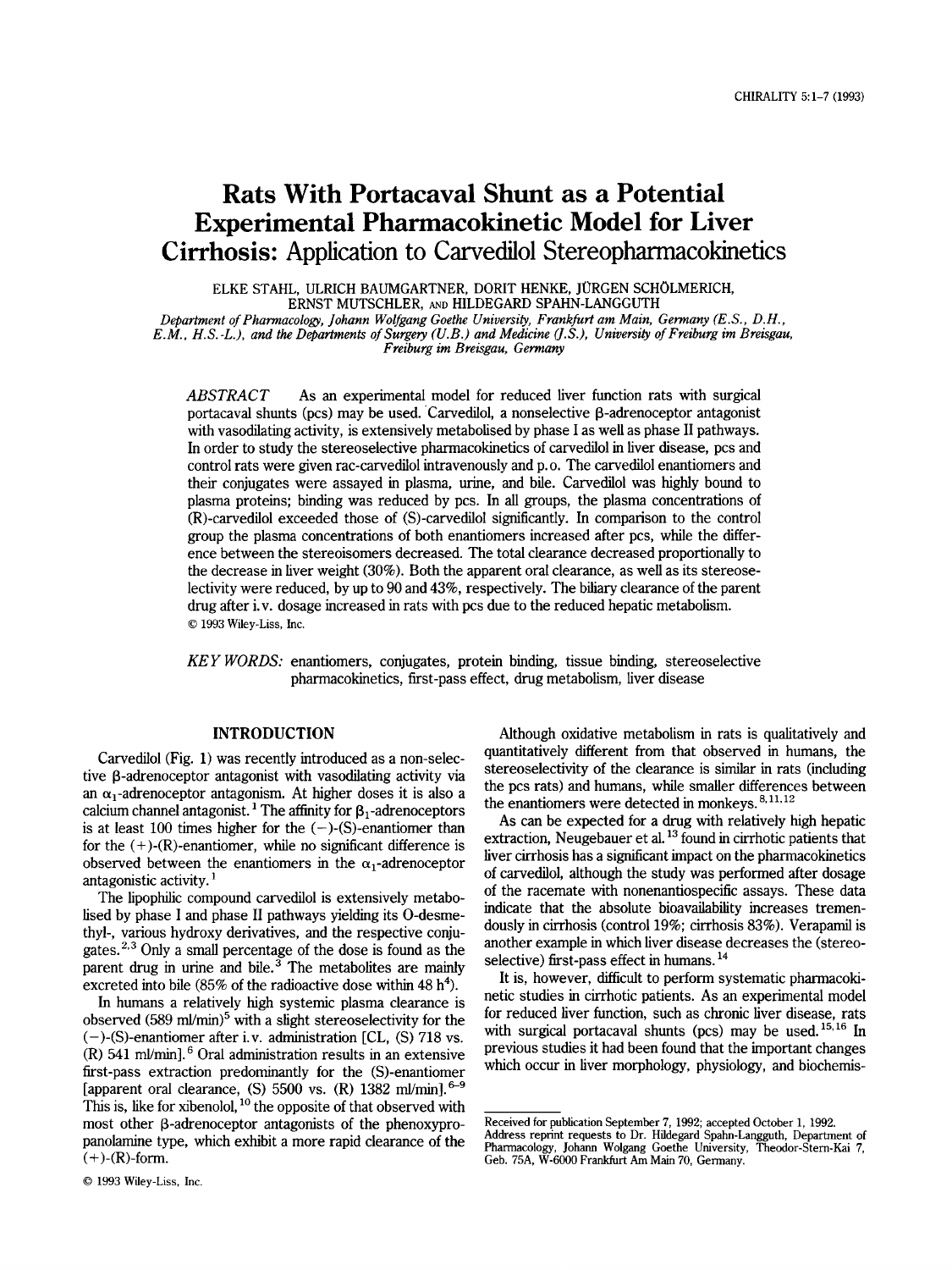

Fig. **1.** Chemical structure of carvedilol. The asterisk denotes the chiral carbon.

try caused by portacaval anastomosis may be summarized as follows: fibrosis, decrease of liver weight (up to  $60\%^{15}$ ) related to a decreased number of hepatic cells, growth of a second cell barrier leading to a less intense contact between blood and hepatocytes, altered intracellular structure indicated by large vacuoles in the hepatocytes, prolieration of the bile ducts, unchanged structure of the liver, and similar microcirculation with pcs as seen in liver cirrhosis (reduced hepatic blood flow, intrahepatic shunts and capillarisation of the sinusoids).

For a highly extracted drug, maximum bioavailability  $(F_{\text{max}})$ may be increased in this experimental model due to the reduction of flow-dependent hepatic clearance. Furthermore, because of the decreased number of intact hepatocytes the total amounts of enzymes are reduced, which may result in a lower intrinsic hepatic clearance and the potential for saturation of certain metabolic processes.

Therefore, the purposes of the present studies were to evaluate the pharmacokinetics of the carvedilol enantiomers and their conjugates, especially the extent of stereoselectivity of certain clearance processes (including biliary excretion) in rats, and to investigate the influence on clearance of decreased liver function after shunt surgery.

# **MATERIALS AND METHODS**  *Chemicals*

Carvedilol reference compounds (racemate and enantiomers) were kindly donated by Boehringer Mannheim GmbH (Mannheim, FRG). All reagents and solvents were of analytical or HPLC grade. Ethanolamine and  $(+)$ - $(R)$ -phenylethyl isocyanate were purchased from Fluka (Buchs, CH), triethylamine from Aldrich (Steinheim, FRG), p-glucuronidase *(E. coli*) from Boehringer Mannheim (Mannheim, FRG), and rat albumin fraction V from Sigma (St. Louis, MO). Anesthetic diethylether was purchased from Hoechst (Frankfurt, FRG). All other reagents were from Merck (Darmstadt, FRG).

## *Animal Studies*

The studies had been approved by the local Animal Research Committee of the Government of Freiburg.

Male Sprague-Dawley pcs rats (210-350 g) were used 6 weeks after surgical portosystemic shunting. **15,17** *All* animals (controls and pcs rats) had a light-dark rhythm of **12** h (07-19 light and 19-07 dark). They were fasted overnight for 12 h prior to drug administration. Within this period water was available ad libitum. Diethylether anesthesia was maintained during surgery and treatment. Similar to what was observed with antipyrine and paracetamol under diethyl ether, <sup>18</sup> anesthesia slightly raised the plasma concentrations of both carvedilol enantiomers, while no significant change in stereoselectivity was observed (Stahl, unpublished data). The right femoral vein, the bladder, the bile duct, and the duodenum were all cannulated. All animals were given a single dose of **10**  mgkg racemic carvedilol as a short infusion into the femoral vein over 1 min (3 rats per group) or by direct administration through the cannula into the duodenum **(4** control and 6 pcs rats). In each of the groups, bile was collected for both i.v. and p.0. administration in **2** animals. In a preliminary study no significant difference had been detected between the kinetic parameters without bile collection and with bile collection, indicating that no significant enterohepatic recirculation occurs for parent carvedilol and its glucuronides. Venous blood samples (0.25-0.5 ml) were taken before administration and at  $0.17, 0.5, 1, 2, 3, 4, 5$ , and  $6 h$  afterwards with heparinized syringes. Plasma was separated by centrifugation. Urine was collected before administration of carvedilol and hourly thereafter. Bile was collected before and after drug administration at the following intervals: 0-0.17, 0.17-0.5, 0.5-1, 1-2, 2-3, *34,* 4-5, and *5-6* h. The withdrawn blood volume (<4.5 ml) was substituted with Ringer solution and the withdrawn bile volume by infusion of pooled rat bile into the duodenum through the cannula. All samples were stored at  $-20^{\circ}$ C until analysis. To study tissue concentrations of drug and conjugates, organs were perfused retrograde with NaCl solution (0.9%) through the caval vein. Liver, kidneys, and heart were excised, weighted, placed into liquid nitrogen for immediate freezing, and stored at  $-20^{\circ}$ C until analysis.

## *Protein Binding*

Protein binding was determined in vitro by equilibrium dialysis (Dianorm<sup>TM</sup> apparatus with 1.0 ml cells, and Diachema membranes No. 10.17, G. Maierhofer, Munich, FRG) for **4** h with pooled spiked rat plasma (400 ng/ml rac-carvedilol or 400 ng/ml enantiomer) against an isotonic 0.1 *M* phosphate buffer pH 7.4 at **37°C.** 

To evaluate the possible influence of altered protein content, and hence altered free fraction in plasma from control and pcs rats, total protein and albumin were determined in plasma samples obtained within the first 10 **min** after drug dosage employing routine laboratory methods.

## *HPLC Equipment*

The HPLC system consisted of a Knauer HPLC pump model 64 (Berlin, FRG), a Waters Resolve<sup>TM</sup> column (5  $\mu$ m spherical silica; Waters-Millipore, Milford, MA), a Shimadzu RF 535 fluorescence detector (Kyoto, Japan), a Spectra Physics autosampler SP 8880 with a sample cooler SP 8760 (18"C, to prevent solvent evaporation), and a ChromJet Spectra Physics integrator (San Jose, CA).

#### *Assay Methods*

Carvedilol was determined by HPLC after derivatisation to its diastereomers (modified from ref. 19) as previously described for other  $\beta$ -adrenoceptor antagonists.<sup>7,20,21</sup> Briefly, aliquots of plasma, urine (0.2 **ml),** and bile (0.05 ml) were adjusted to pH  $8.9$  with 1.0 ml 0.1 M carbonate buffer pH 9.8, and extracted with 5.0 ml of disopropylether **(30** min horizontal shaking). In the case of plasma samples, 0.5 g sodium chloride was added in order to improve the separation of the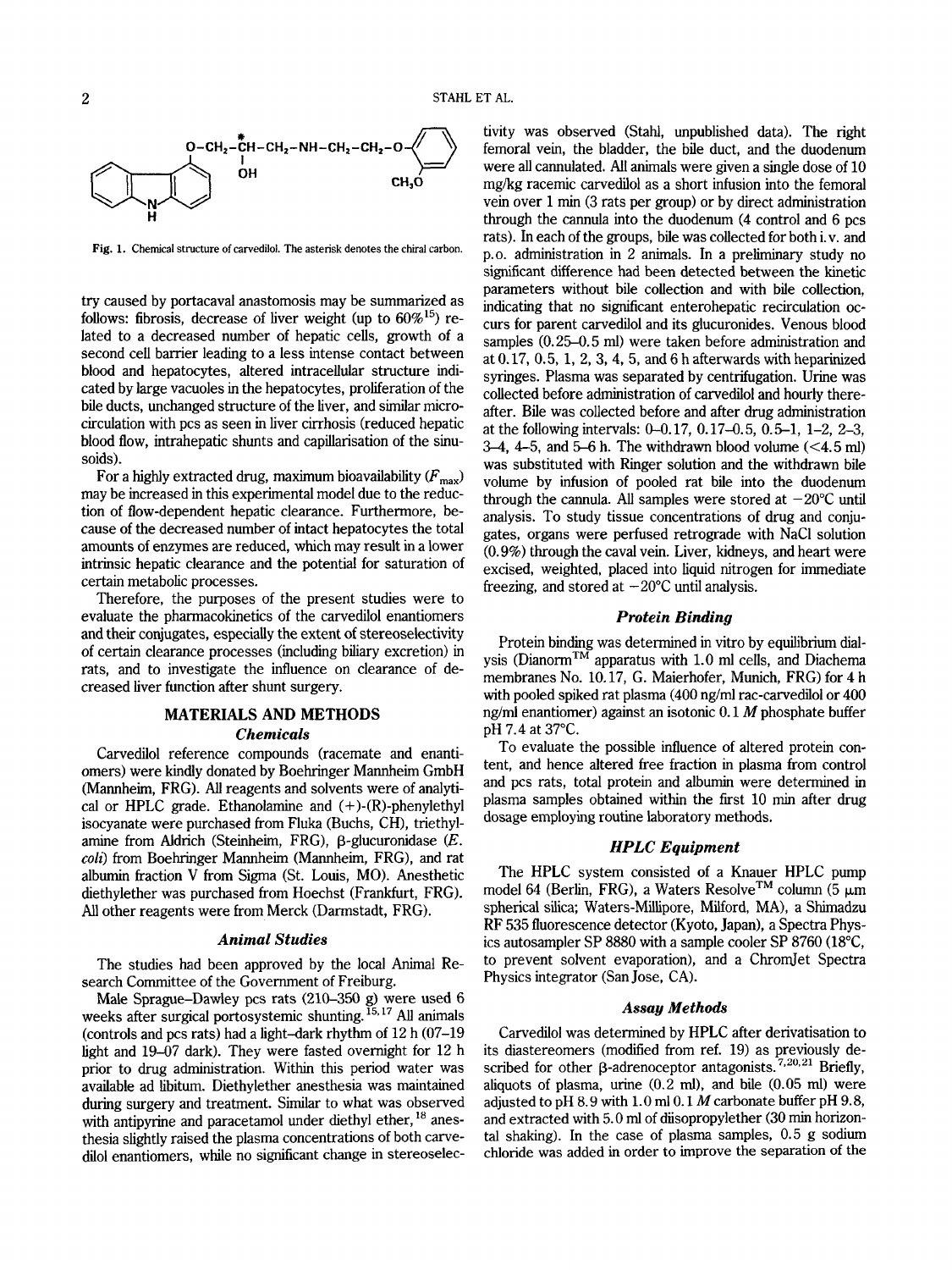layers and to aid the release of carvedilol from plasma proteins. After centrifugation (15-30 **min,** 1O"C, 1,500 g), 4.0 ml of the organic layer was evaporated to dryness. The residue was reconstituted in 100  $\mu$ l of 0.2% methanolic triethylamine. Two hundred microliters of  $0.2\%$  methanolic  $(+)$ - $(R)$ -phenylethyl isocyanate (freshly prepared) was added, the derivatisation reaction performed at 30°C and stopped after 30 min by adding 200  $\mu$ l of 0.2% methanolic ethanolamine (10 min, 30°C). The mixture was evaporated and the residue was reconstituted in 250  $\mu$ l of the mobile phase (diisopropyletherdichloromethane-methanol, 95/5/2, v/v). One hundred microliters of this solution were injected on to the Waters Resolve<sup>TM</sup> column. The mobile phase was delivered at a flow rate of 1 ml/min  $(2.8 \text{ MPa} \approx 400 \text{ psi})$ . The carvedilol derivatives were detected via their fluorescence, excitation 280 nm, emission 340 nm. The detection limit was below 1 ng/ml of each enantiomer. The linear peak area-concentration relationship was confirmed up to  $1,500$  ng/ml per enantiomer in biological material (correlation coefficient 0.999). The coefficients of variation were evaluated at different concentrations, and were 3.8 and 2.6% at 5 ng/ml, 8.1 and 7.2% at 50 ng/ml, and  $6.2$  and  $7.6\%$  at 150 ng/ml for S and R, respectively.

The conjugates were cleaved with  $\beta$ -glucuronidase (50,000) Fishman units, pH 5, 4 h, 37°C) after 3-fold extraction of the parent compound, prior to hydrolysis. Neither prolongation of incubation time nor increase of enzyme concentration or temperature or pH variation increased the yield of aglycone. The released carvedilol was extracted and derivatised as described above. The carvedilol conjugate concentrations are given as carvedilol equivalents. Coefficients of variation for the conjugate assay were  $< 10\%$  in the range of 5-500 ng/ml.

## *Pharmacokinetic Calculations*

The kinetic parameters were calculated using noncompartmental analysis applying standard pharmacokinetic procedures.

The fraction of the dose excreted in urine (R) or bile (B) until time t,  $Ae_0 \rightarrow_t$ , was extrapolated to infinity for carvedilol (c) and its conjugates  $(\text{con}) \rightarrow [Ae_{0} \times \text{Cor} \text{con}] = \rightarrow Ae_{0}$  $(1 - e^{-\lambda}z^t)$ ]. Due to the high first-pass extraction after p.o. administration to rats with normal hepatic blood supply, the biliary clearance calculated from the excreted amount and plasma AVC is overestimating the true value, and the obtained value is apparent. Assuming that the conjugates are formed in the liver only and all conjugates are excreted into bile and urine, the clearance of carvedilol enantiomers to their conjugates,  $CL_{c\rightarrow con}$ , was calculated as  $Ae_{0\rightarrow\infty,con}$  (urine + bile)/ $AUC_{0 \rightarrow \infty, c}$ .

The absolute bioavailability *(F)* was estimated from the arithmetical means of the areas under the plasma concentration time curves of the i.v. and p.0. data for each group. The blood to plasma ratio  $(C_b/C_p)$  was evaluated according to the blood to plasma ratio  $(C_b/C_p)$  was evaluated according to the equation:  $C_b/C_p = 1 - H + (C_{bc} \cdot H/C_p)$ , where  $C_{bc}$  represents the concentration of carvedilol in blood cells,  $C<sub>b</sub>$  in blood,  $C_p$  in plasma, and  $H$  is the hematocrit fraction, i.e., the packed cell volume as determined from the volume ratio after centrifugation. *CL* divided by the blood to plasma ratio yields the systemic blood clearance  $CL_{sys.b}$ .  $F_{max}$  of the drug, the maximum bioavailability after p.0. dosage, can be predicted

after i.v. administration as the difference between 1 and the extraction ratio *(ER). ER* was determined as  $CL_H/Q_H$ . When  $CL_R$  is negligible, the hepatic clearance  $CL_H$ ) is equal to  $CL_{\text{sys},b}$ . The hepatic blood flow  $(Q_H, h)$  in healthy rats 92 ml  $\min^{-1}$  kg<sup>-1 22</sup>) was assumed to be proportional to the bile flow, which was assumed to be unchanged in the pcs rat.

#### *Statistical Methods*

All data are given as arithmetical means  $(\bar{x})$  and standard deviations  $(SD_{n-1})$ . Differences between control and pcs rats were tested for statistical sigmficance using the nonparametric rank sum test of Wilcoxon, Mann, and Whitney (U-test)  $(P \leq 0.05$  is significant).

#### **RESULTS AND DISCUSSION**

Several publications have described the influence of propranolol on hemodynamics in rats with portal hypertension (of different origin).<sup>23-25</sup> Pharmacokinetic data for β-adrenoceptor antagonists are available, for  $[3H]$ propranolol, for example, which was studied in isolated perfused rat livers obtained after partial portal vein ligation and in which it was found that the intrinsic hepatic clearance of propranolol was sigmficantly reduced.<sup>26</sup> Detailed pharmacokinetic data for chiral  $\beta$ -adrenoceptor antagonists in rats with surgical portacaval shunts are not available. In order to evaluate pcs rats as a model to study stereopharmacokinetics in early stage liver cirrhoses, carvedilol was chosen as model compound. During the course of the studies the animals were examined for potential changes in organ morphology and biochemical parameters. These observations were similar to those described previously. *27,28* 

## *Influence of Surgical Portacaval Shunting on Liver Function*

Shunt surgery was performed 6 weeks prior to the pharmacokinetic study. Due to decreased blood supply, certain changes occurred in the liver leadmg to decreased liver function. Rats with pcs had a sigmficantly lower liver weight (40% decrease;  $P < 0.05$ ) and a slightly higher kidney weight (10%) increase; n.s.). Bile flow was variably reduced after shunt surgery, ranging from a slight change to a reduction of up to 53%. This indicates that total blood flow is not significantly different from the controls provided that the correlation between hepatic blood flow and bile flow is similar in the two groups of animals. (These findings may support the assumption that anastomoses exist. )

Urea, creatinine, serum glutamic pyruvic transaminase (SGPT), and alkaline phosphatase concentrations determined in plasma using standard laboratory procedures, were similar to the control values. The bilirubin concentrations as an indicator of liver disease increased 4-fold after surgical portosystemic shunting.

## *Plasma Proteins and Protein Binding of Carvedilol*

When incubating carvedilol with either control plasma or plasma obtained from pcs rats it was found that the unbound fraction was higher in plasma from pcs rats [control plasma: (S) 98.9, (R) 99.3%, pcs: (S) 97.6, (R) 98.1% bound]. In vitro binding to rat albumin **(4%** in phosphate buffer) was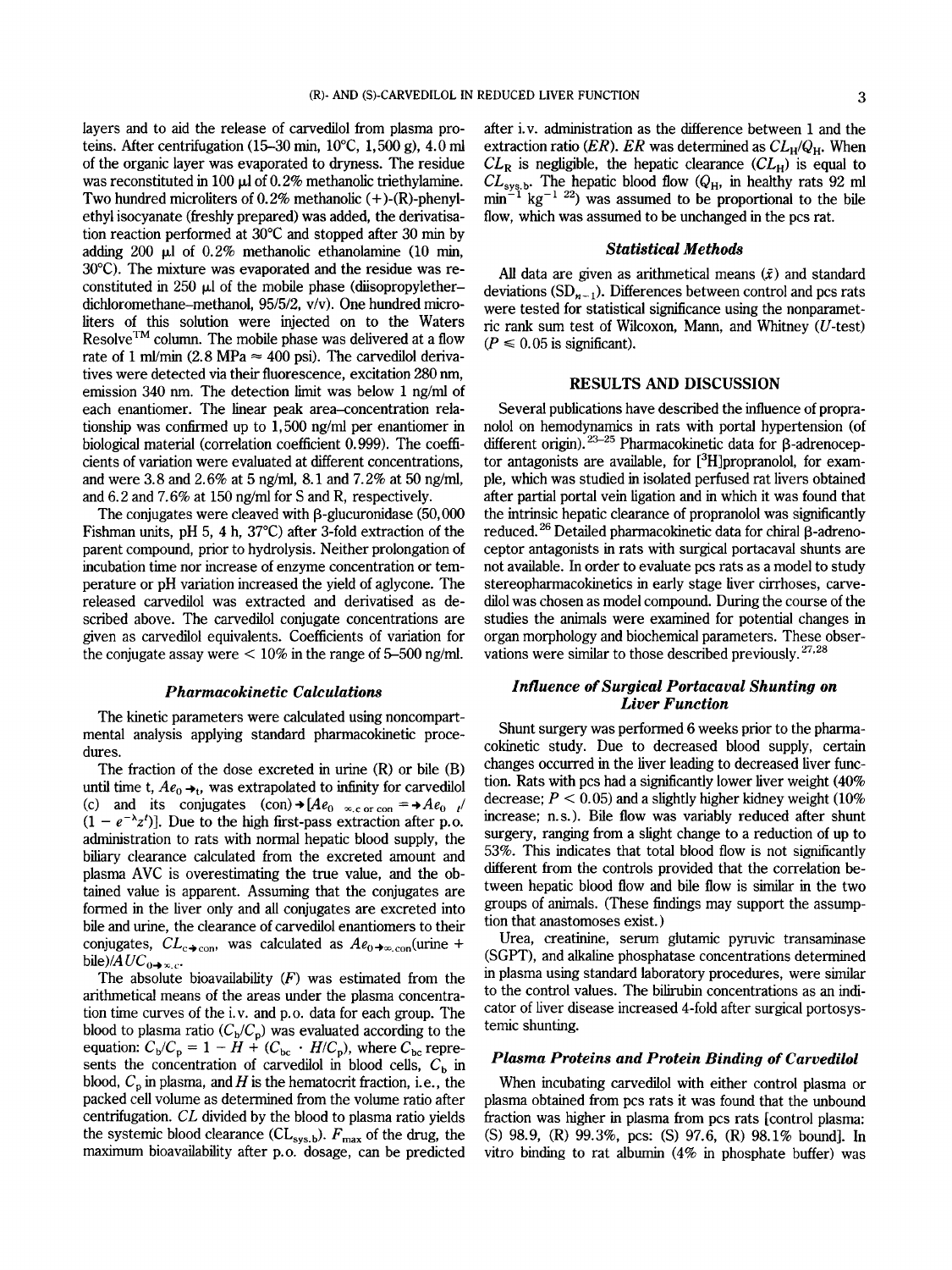

**Fig. 2.** Mean plasma-concentration-time curves  $(\bar{x} \pm SD)$  of (S)- and (R)-carvedilol (c) and their conjugates (con) after i.v. **(A, C)** and p.0. **(B, D)** administration of **10** mgkg rac-carvedilol in healthy rats **(A, B)** and rats with surgical portacaval anastomosis **(C, D).** 

97.1% for (S) and 96.3% for (R), i.e., lower than for plasma  $(P < 0.05$ ; S/R ratio for unbound carvedilol: albumin 0.79, plasma 1.26), which indicates that other binding proteins  $(\alpha_1$ acid glycoprotein) also play a role, as is known for propranolol for which reverse stereoselectivity has been observed in the binding to albumin and  $\alpha_1$ -acid glycoprotein (or plasma).<sup>29</sup> Liver disease is frequently associated with reduced total plasma protein, since the liver represents the major site for protein, especially albumin, synthesis. Furthermore, the reduction of  $\alpha_1$ -acid glycoprotein is proportional to the degree of cirrhosis.<sup>30,31</sup> Protein concentrations were reduced by 24% in pcs rats (control vs. pcs 54 vs 41 mg/ml;  $P < 0.05$ ) and albumin concentration showed a 29% reduction (control vs. pcs 29 vs 21 mg/ml;  $P < 0.05$ ) in pcs rats.

## *Alterations in Pharmacokinetic Parameters of Parent Carvedilol*

**Parent carvedilol in plasma and tissues.** After p.0. as well as after i.v. administration, the plasma concentrations of the (R)-enantiomer exceeded those of the (S)-enantiomer in each group (Fig. **2).** The plasma concentrations of both enantiomers increased in rats with portacaval shunt, while the differences between the stereoisomers decreased, especially after p.0. dosage (see Table 1; e.g., AUC, S/R ratio, 0.36 control vs.  $0.63$  pcs;  $P < 0.01$ ). As would be expected from the morphologic changes, the estimated absolute bioavailability *(F)* was markedly enhanced from 0.29 to 1.08 for **6)-** and

from 0.37 to 0.95 for (R)-carvedilol. The pharmacokinetic parameters obtained in controls and pcs rats and the associated S/R ratios are listed in Table **1.** 

Compared to the control group, systemic clearance *(CL)*  was decreased by the portosystemic shunt by approximately  $30\%$  of control (n.s.), with the S/R ratio being rather similar. Normalized to the corresponding liver weights, the systemic clearance did not differ between these groups. The oral clearance  $CL<sub>0</sub>$ ) was significantly reduced to 10% of the baseline value  $(P < 0.01)$  as was its stereoselectivity with a reduction of 43% (S/R ratio of  $CL_0$ , 2.9 for control vs. 1.6 for pcs;  $P < 0.01$ ). The average mean residence time, MRT, of the (R)-enantiomer increased from 4.5 (controls) to 6.0 h (pcs rats) (n. s.), to a higher extent than that of the (S)-enantiomer which increased from 3.5 to 4.1 h. The average steady-state volume of distribution  $(V_{SS})$  was unchanged for  $(R)$ -carvedilol, but was approximately 25% lower for (S)-carvedilol (n.s.). Therefore an altered distribution into tissues, with changed S/R ratios, may also be of importance.

Tissue concentrations for the two enantiomers in control and pcs rats (liver, kidney, and heart) are listed in Table 2. Very high tissue concentrations were detectable in all livers. The stereoselectivities in the tissues were the inverse of those of the plasma.

**Urinary and biliary excretion of parent drug.** Excretion of unchanged carvedilol represents just a minor elimination pathway  $\left[$  < 1.3% for (S), < 0.5% for (R) in the control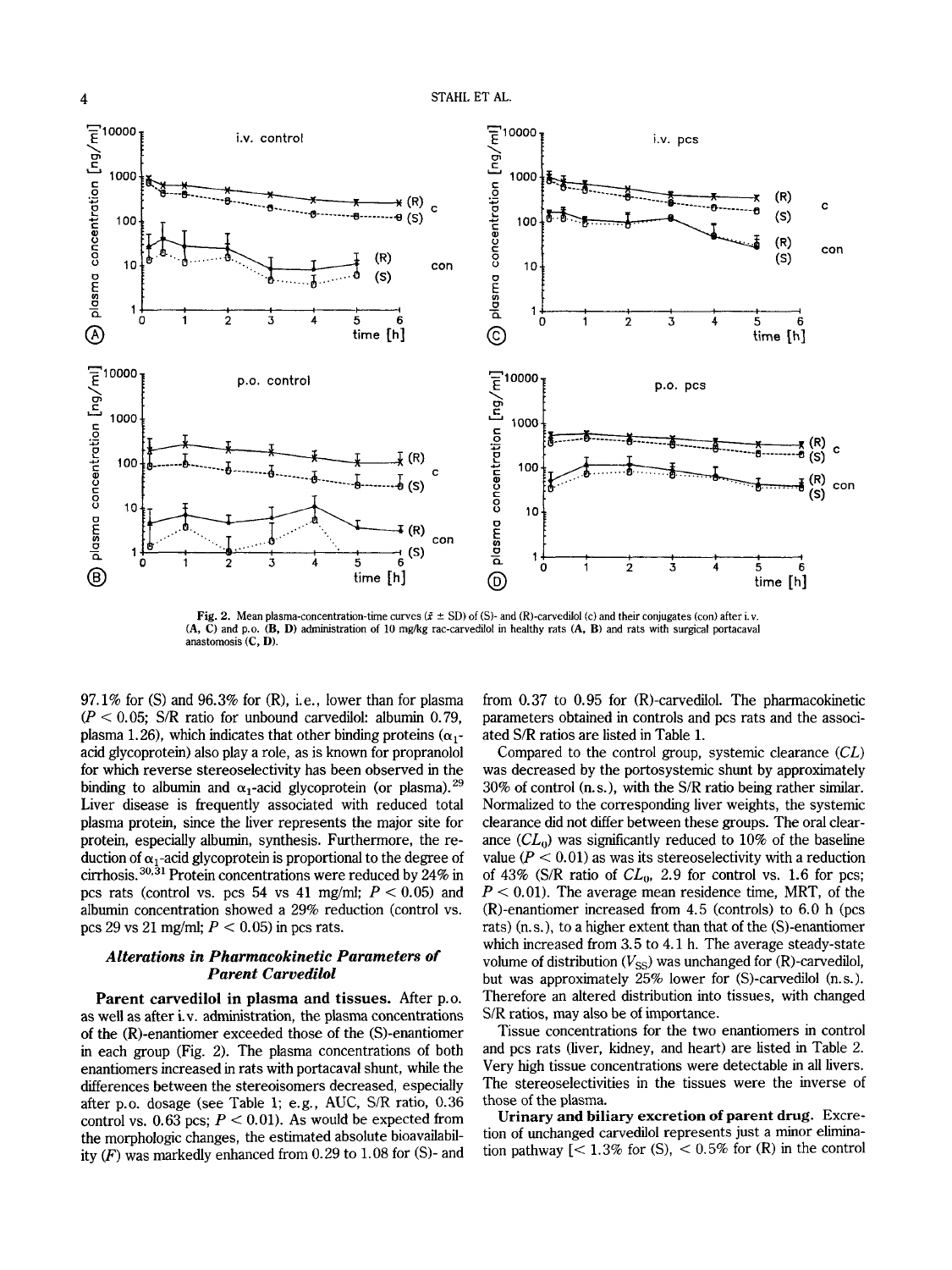**TABLE 1. Pharmacokinetic parameters (mean**  $\pm$  **SD) of carvedilol enantiomers and their conjugates (con) in healthy rats (control) and rats with portacaval shunt (pcs) after i.v. (A) or p.0. (B) administration of 10 mgkg racemic carvedilol (values obtained for controls and pcs**  rats were compared applying the U-test:  $*P \le 0.01$ )

|                                                                                                                                                                                                                              | $(-)$ -(S)                       | $(+)$ – $(R)$                    | S/R               |
|------------------------------------------------------------------------------------------------------------------------------------------------------------------------------------------------------------------------------|----------------------------------|----------------------------------|-------------------|
|                                                                                                                                                                                                                              | A. <i>i.v.</i>                   |                                  |                   |
| Control                                                                                                                                                                                                                      |                                  |                                  |                   |
| $C_{\text{max.com}}$<br>[ng]                                                                                                                                                                                                 | $20.4 \pm 22.0$                  | $42.4 \pm 52.0$                  | 0.575             |
| ſh]<br>t 1s                                                                                                                                                                                                                  | $2.3 \pm 0.4$                    | $3.0 \pm 0.6$                    | 0.785             |
| [ng m $l^{-1} \cdot h$ ]<br>$AUC_{0-x}$                                                                                                                                                                                      | $1841 \pm 212$                   | $3499 \pm 605$                   | 0.530             |
| MR T<br>[h]                                                                                                                                                                                                                  | $3.5 \pm 0.6$                    | $4.5 \pm 0.9$                    | 0.779             |
| $CL_{\rm tot}$<br>[ml/min]                                                                                                                                                                                                   | $13.7 \pm 4.3$                   | $7.4 \pm 2.9$                    | 1.893             |
| $CL_{\text{tot/live}}$ [ml/min/g]                                                                                                                                                                                            | $1.55 \pm 0.60$                  | $0.84 \pm 0.39$                  | 1.890             |
| $CL_{R}$<br>[m]                                                                                                                                                                                                              | $0.010 \pm 0.005$                | $0.004 \pm 0.002$                | 2.473             |
| $CL_{R.com}$<br>[ml/min]                                                                                                                                                                                                     | $0.03 \pm 0.03$                  | $0.05 \pm 0.06$                  | 0.876             |
| [ml/min]<br>$CL_{B}$                                                                                                                                                                                                         | $0.075 \pm 0.043$                | $0.016 \pm 0.004$                | 4.504             |
| [ml/min]<br>$CL_{ccon}$                                                                                                                                                                                                      | $0.11 \pm 0.03$                  | $0.05 \pm 0.01$                  | 2.008             |
| $CL_{c \text{ others}}[ml/min]$                                                                                                                                                                                              | $11.0 \pm 0.7$                   | $5.6 \pm 0.3$                    | 1.958             |
| $V_{\rm ss}$<br>[liter/kg]                                                                                                                                                                                                   | $0.52 \pm 0.96$                  | $6.30 \pm 0.29$                  | 1.515             |
| pcs                                                                                                                                                                                                                          |                                  |                                  |                   |
| [ng]<br>$C_{\text{max.com}}$                                                                                                                                                                                                 | $169.9 \pm 116.4$                | $195.3 \pm 61.9$                 | 0.802             |
| ſh]<br>t v2                                                                                                                                                                                                                  | $2.9 \pm 0.6$                    | $4.1 \pm 0.5$                    | 0.703             |
| $AUC_0$ <sub>x</sub><br>$[ng \text{ ml}^{-1} \cdot h]$                                                                                                                                                                       | $2524 \pm 349$                   | $4606 \pm 901$                   | 0.554             |
| <b>MRT</b><br>[h]                                                                                                                                                                                                            | $4.1 \pm 0.5$                    | $6.0 \pm 0.5$                    | 0.675             |
| $CL_{\text{tot}}$<br>[ml/min]                                                                                                                                                                                                | $8.9 \pm 3.8$                    | $5.0 \pm 2.6$                    | 1.818             |
| $CL_{\text{tot/liver}}$ [ml/min/g]                                                                                                                                                                                           | $1.51 \pm 0.38$                  | $0.84 \pm 0.27$                  | 1.818             |
| [ml/min]<br>$CL_{R}$                                                                                                                                                                                                         | $0.018 \pm 0.013$                | $0.007 \pm 0.003$                | 2.554             |
| [ml/min]<br>$CL_{R.com}$                                                                                                                                                                                                     | $0.04 \pm 0.06$                  | $0.04 \pm 0.06$                  | 1.226             |
| [ml/min]<br>$CL_{\rm B}$                                                                                                                                                                                                     | $0.209 \pm 0.029$                | $0.022 \pm 0.005$                | 10.01             |
| $CL_{ccon}$<br>[ml/min]                                                                                                                                                                                                      | $0.45 \pm 0.37$                  | $0.15 \pm 0.07$                  | 2.634             |
| $CL_{c \text{ others}}[ml/min]$                                                                                                                                                                                              | $8.8 \pm 4.8$                    | $5.4 \pm 3.3$                    | 1.665             |
| $V_{\rm ss}$<br>[liter/kg]                                                                                                                                                                                                   | $8.05 \pm 0.28$                  | $6.62 \pm 0.90$                  | 1.227             |
|                                                                                                                                                                                                                              | B. p.o.                          |                                  |                   |
| Control                                                                                                                                                                                                                      |                                  |                                  |                   |
| $C_{\max}$<br>[ng/ml]                                                                                                                                                                                                        | $99 \pm 72$                      | $267 \pm 167$                    | 0.355             |
| [ng/ml]<br>$C_{\text{max.com}}$                                                                                                                                                                                              | $3.8 \pm 6.3$                    | $7.5 \pm 5.6$                    | 0.303             |
| [h]<br>t<br>[ng m $l^{-1} \cdot h$ ]                                                                                                                                                                                         | $3.1 \pm 1.3$<br>$460 \pm 235$   | $3.0 \pm 1.1$<br>$1268 \pm 612$  | 1.060             |
| $AUC_0$<br>$\infty$<br>MAT                                                                                                                                                                                                   | 1.22                             | 0.25                             | 0.358<br>4.880    |
| $[h] \centering \includegraphics[width=0.47\textwidth]{Figures/PD1.png} \caption{The 3D (black) model for the 3D (black) model. The 3D (black) model is shown in Fig.~\ref{fig:10}.} \label{fig:11}$<br>$CL_{o}$<br>[ml/min] | $69.2 \pm 49.9$                  | $22.6 \pm 11.4$                  | 2.894             |
| [ml/min]<br>$CL_{\rm R}$                                                                                                                                                                                                     | $0.004 \pm 0.002$                | $0.002 \pm 0.001$                | 2.444             |
| $CL_{\rm R. con}$<br>[ml/min]                                                                                                                                                                                                | $0.02 \pm 0.01$                  | $0.01 \pm 0.01$                  | 5.200             |
| $CL_{\rm B}$<br>[ml/min]                                                                                                                                                                                                     | $0.587 \pm 0.267$                | $0.086 \pm 0.050$                | 7.832             |
| $CL_{ccon}$<br>[ml/min]                                                                                                                                                                                                      | $0.66 \pm 0.31$                  | $0.23 \pm 0.10$                  | 2.891             |
| F                                                                                                                                                                                                                            | 0.290                            | 0.368                            | 0.787             |
|                                                                                                                                                                                                                              |                                  |                                  |                   |
| pcs                                                                                                                                                                                                                          |                                  |                                  |                   |
| [ng/ml]<br>$C_{\text{max}}$                                                                                                                                                                                                  | $472 \pm 109*$                   | $602 \pm 72*$                    | $0.779*$          |
| [ng/ml]<br>$C_{\text{max.com}}$                                                                                                                                                                                              | $86.3 \pm 40.3*$                 | $129.0 \pm 61.3^*$               | $0.695*$          |
| t ½<br>[h]<br>$AUC_0$<br>$[ng \; ml^{-1} \cdot h]$                                                                                                                                                                           | $3.1 \pm 0.4$<br>$2855 \pm 365*$ | $4.3 \pm 0.6$<br>$4617 \pm 546*$ | 0.717<br>$0.626*$ |
| $\infty$<br>MAT<br>[h]                                                                                                                                                                                                       | 0.98                             | 0.75                             |                   |
| $CL_o$<br>[ml/min]                                                                                                                                                                                                           | $8.1 \pm 1.0^*$                  | $5.0 \pm 0.8^*$                  | 1.307<br>$1.638*$ |
| $CL_{R}$<br>[ml/min]                                                                                                                                                                                                         | $0.010 \pm 0.008$                | $0.005 \pm 0.003$                | 2.116             |
| $CL_{\rm R. con}$<br>[ml/min]                                                                                                                                                                                                | $0.05 \pm 0.07$                  | $0.02 \pm 0.02$                  | 2.126             |
| $CL_{B}$<br>[ml/min]                                                                                                                                                                                                         | $0.109 \pm 0.008$                | $0.012 \pm 0.001$                | 9.087             |
| $CL_{c}$<br>[ml/min]<br>con                                                                                                                                                                                                  | $0.21 \pm 0.05$                  | $0.10 \pm 0.02$                  | 1.985             |
| F                                                                                                                                                                                                                            | 1.076                            | 0.954                            | 1.129             |

**TABLE 2. Tissue concentrations of carvedilol enantiomers in control and pcs rats 6 h after p.0. or 5 h after i.v. administration of 10 mgkg rac-carvedilol, given in carvedilol equivalents per tissue (ng/g)** 

|        | Control |     |      |      |      |      |
|--------|---------|-----|------|------|------|------|
|        | (S)     | (R) | S/R  | (S)  | (R)  | S/R  |
| i.v.   |         |     |      |      |      |      |
| Plasma | 148     | 303 | 0.49 | 174  | 355  | 0.49 |
| Heart  | 1020    | 718 | 1.42 | 1324 | 939  | 1.41 |
| Liver  | 171     | 174 | 0.98 | 337  | 229  | 1.47 |
| Kidney | 1031    | 628 | 1.64 | 2536 | 1393 | 1.82 |
| p.o.   |         |     |      |      |      |      |
| Plasma | 12      | 56  | 0.22 | 194  | 347  | 0.57 |
| Heart  | 62      | 84  | 0.73 | 2514 | 1911 | 1.32 |
| Liver  | 179     | 131 | 1.36 | 530  | 367  | 1.45 |
| Kidney | 65      | 72  | 0.90 | 3267 | 2145 | 1.55 |

rats] as reflected by the small value obtained for renal and biliary clearance (Table 1).

After shunt surgery the total amount of the parent drug, calculated as percent of dose, excreted into urine  $(Ae_0 \circ_R Rc)$ increased 3-fold after i.v. (n.s.) and more than 10-fold after p.o. administration for both enantiomers  $(P < 0.01)$ , while the renal clearance was **similar** in both groups (i. *e.,* only up to 2-fold higher in pcs rats). These findmgs are in accordance with our previously published results with, for example, diuretics in reduced liver function, where we found that decreased hepatic clearance leads to decreased total clearance and an increase in the amount of drug excreted into urine, while the renal clearance remains almost unaffected.<sup>32,33</sup>

The highest biliary excretion rate for the parent compound was found for the p.o. controls, apparently because of the high first-pass extraction. The fact that the biliary clearance is higher in pcs rats is explained by a reduced biotransformation rate in the hepatocyte.

## *Systemic Blood Clearances and Maximum Bioavaila bilities*

Maximal bioavailabilities were calculated on the basis of blood concentrations or blood/plasma ratios and blood clearance. The blood to plasma ratio  $(C_b/C_p)$  in healthy rats showed a slight stereoselectivity with an *SIR* ratio of approximately 1.3  $[(S)$  0.62 and  $(R)$  0.48]. In pcs rats this ratio was **similar,** 1.2 *[(S)* 0.68 and (R) 0.571. According to Fujimaki et  $al.$ <sup>12</sup> the blood to plasma ratio in humans was higher with a comparable stereoselectivity  $[C_b/C_p)$  (S) 0.74, (R) 0.67; S/R 1.13.

The calculated systemic blood clearance *(CL<sub>sys,b</sub>)* for the control and pcs groups was for (S)-carvediiol 22.0 vs. 14.4 ml/min and for  $(R)$ -carvedilol 15.3 vs. 10.5 ml/min, while the S/R ratio remained almost unchanged (1.43 vs. 1.37). The apparent oral blood clearance after pcs was similar to the systemic blood clearance, which is to be expected since there is no first-pass extraction and no reduction of the systemically available fraction of the dose.

When calculating  $F_{\text{max}}$  from the parameters obtained for healthy rats, values of 0.18 for *(S)* and 0.43 for (R) resulted,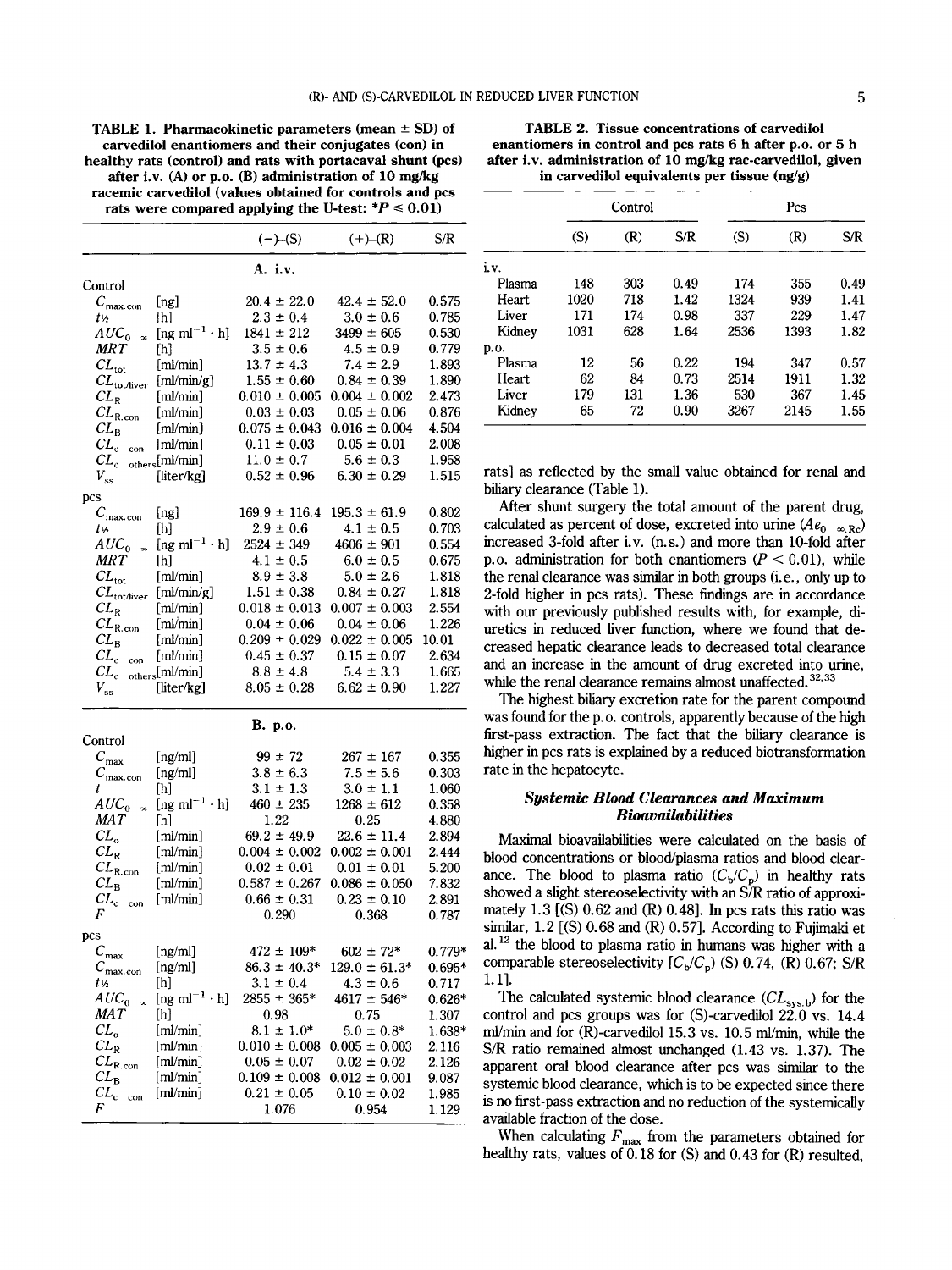which approximate the experimentally obtained *F* values sufficiently  $[(S) 0.29, (R) 0.37]$ . The expected  $F_{\text{max}}$  values for cirrhotic rats are **0.46** for (S) and 0.64 for (R); these values were predicted from the degree of reduction of hepatic function (40% decrease in liver weight). With a portacaval shunt (and no first-pass extraction) the measured bioavailabilities were close to  $100\%$  [(S) 1.08 and (R) 0.95], indicating complete absorption of the drug.

#### *Carvedilol Conjugates and Metabolic Clearances*

Similar to the parent compound, the (R)-carvedilol conjugates always exceeded the (S)-carvedilol conjugates in plasma. In the presence of pcs, the conjugates of both enantiomers increased significantly, while their stereoselectivity was reduced (e.g., after p.0. dosage, AUC, S/R ratio, 0.20 control vs.  $0.93 \text{ pcs}$ ;  $P < 0.01$ ) (Fig. 2).

Small amounts of conjugates were detected in the tissues with different stereoselectivities (Table 2). After i.v. dosage no relevant differences were found between the conjugate tissue concentrations of controls vs. pcs rats, while the concentrations in all investigated tissues after oral dosage were higher in pcs rats.

The fraction of the dose found in conjugated form in urine was smaller than of parent carvedilol. After i.v. administration, an average of 0.92% was found as a conjugate of the (R) and 0.95% as a conjugate of the (S)-enantiomer in urine and bile of controls. The respective values for the pcs rats are 2.93% **(R)** and 4.34% (S) (n.s.). Just as for parent carvedilol, the fraction of conjugates excreted into urine was sigmficantly higher in rats with pcs than in the controls (for p.o.-administration,  $P < 0.01$ ), indicating a reduced biliary excretion of conjugates in pcs rats.

The calculated clearance of carvedilol enantiomers to their conjugates,  $CL_{c\rightarrow con}$ , after i.v. administration was up to 4-fold higher in pcs rats, with a **31%** increase of the S/R ratio. This indicates that conjugation is not as much affected in pcs rats as is phase-I metabolism and that due to the reduced drug clearance by phase-I pathways greater amounts of the drug are available for phase-I1 metabolism. It is known that the perivenous hepatocytes are supplied with larger amounts of compounds and this acinar zone is mainly responsible for phase-I1 metabolism. It is also known that liver disease initially (e.g., hepatic fibrosis) affects oxidative metabolism,  $^{34}$ and in **an** advanced state (e.g., cirrhosis) the conjugation is affected as well.<sup>35</sup> Interestingly, the apparent clearance of the unconjugated drug to other metabolites  $CL_{c\rightarrow others}$ ) which represents phase-I metabolism, was predominantly reduced for (S)-carvedilol by pcs. Therefore, the data obtained are in good accordance with observed changes in liver disease. With respect to phase-I1 metabolism, it is known in cirrhosis that the hepatic UDP-glucuronosyltransferase (UDP-GT) activity is correlated with the total serum bilirubin concentration $<sup>15</sup>$ </sup> because increased bilirubin (which is increased in cirrhosis) competitively inhibits glucuronide formation from bilirubin and possibly also from xenobiotics. The observed decreased zinc concentrations may also affect the UDP-GT activity. **35** In rats with surgical portacaval anastomosis, fibrotic changes occurred without destruction of liver architecture. Due to intrahepatic shunts oxygen supply h Certain liver areaS may **be**  reduced. Consequently, it may be concluded that, in comparison to healthy rats, lower amounts of oxidative phase-I metabolites are formed, resulting in higher concentrations of the parent compound and increased formation of phase-I1 metabolites.

#### **CONCLUSIONS**

In our experimental set-up with exising portacaval shunt, the first-pass extraction of carvedilol is completely eliminated. Because of the complete absorption *F* equals 100% and apparent oral clearance thus equals total plasma clearance in pcs rats. In reduced liver function in patients, depending upon its degree and the morphologic changes, *36* first-pass extraction may still play a role (namely as long as the intrinsic hepatic clearance represents a relevant contribution to total clearance).

The applicability of the pcs rat as an experimental pharmacokinetic model for liver cirrhosis, however, is also dependent upon the type of drug as well as the route of administration. The pcs rat is an appropriate model of cirrhosis to study the kinetics of low clearance drugs (where a first-pass effect does not occur) as well as the i.v. kinetics of high clearance drugs and kinetics in liver cirrhosis with portacaval anastomosis. It may be used **as** well for the kinetics after p.0. doses of high clearance drugs including influence of liver function on firstpass effect,  $16$  however, only when the portacaval shunt is removed and the portal blood supply is reconstituted prior to the pharmacokinetic study.

## **NOTE ADDED IN PROOF**

While the present manuscript was in the revision process, a clinical study was published (Proceedings of a Satellite Symposium to the 5th ESH Meeting, Milan, June 1991), in which similar changes in carvedilol stereopharmacokinetics were described for cirrhotic patients (Neugebauer, G., Gabor, M., Reiff, K. Disposition of carvedilol enantiomers in patients with liver cirrhosis: Evidence for disappearance of stereoselective first-pass extraction. J. Cardiovasc. Pharmacol. 19 (Suppl. 1):s 142-146, 1992).

## **ACKNOWLEDGMENTS**

The work was supported by grants from the Deutsche Forschungsgemeinschaft, Bonn, FRG and the Dr. Robert-Pfleger-Stiftung, Bamberg, FRG. The data are part of the Ph.D. Thesis of Elke Stahl and were in part presented at the **31st** Spring Meeting of the Deutsche Gesellschaft fir Pharmakologie und Toxikologie in Mainz (March 1990) and the Annual Meeting of the Deutsche Pharmazeutische Gesellschaft in Berlin (September 1990).

### **LITERATURE CITED**

- 1. Ruffolo, R.R., Jr., Gellai, M., Hieble, J.P., Willette, R.N., Nichols, A.J. The pharmacology of carvedilol. Eur. J. Clin. Pharmacol. 38 (Suppl.2): S 82-88.1990.
- 2. Neugebauer, G., Akpan, W., v. Möllendorff, E., Neubert, P., Reiff, K. Pharmacokinetics and disposition of carvedilol in humans. J. Cardiovasc. Pharmacol. 10 (Suppl. 11): S 85-88, 1987.